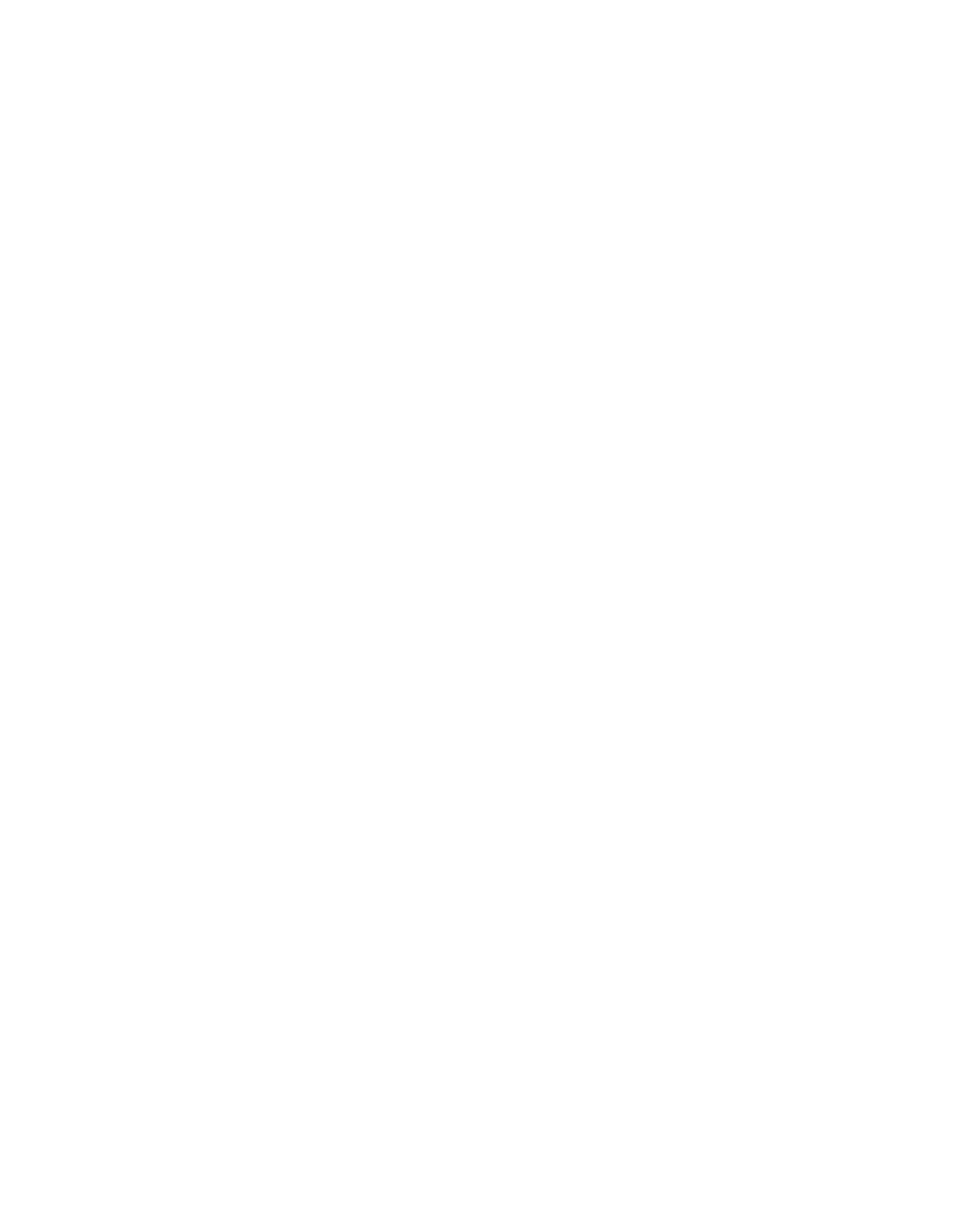

## **Introduction**

#### **Purpose**

Describes the necessary steps to replace a damaged start switch on the Duramax™, RT, and T series hand torches.

**Powermax105 systems**: Complete instructions for installing this repair kit are included in the Powermax105 Service Manual. To download the Service Manual, go to www.hypertherm.com and click the "Downloads library" link.

#### **Tools and Materials Needed**

T10 TORX driver

| <b>Kit Contents</b><br><b>Kit 128642</b> |                    |          |
|------------------------------------------|--------------------|----------|
| <b>Part number</b>                       | <b>Description</b> | Quantity |
| 005252                                   | Start switch       |          |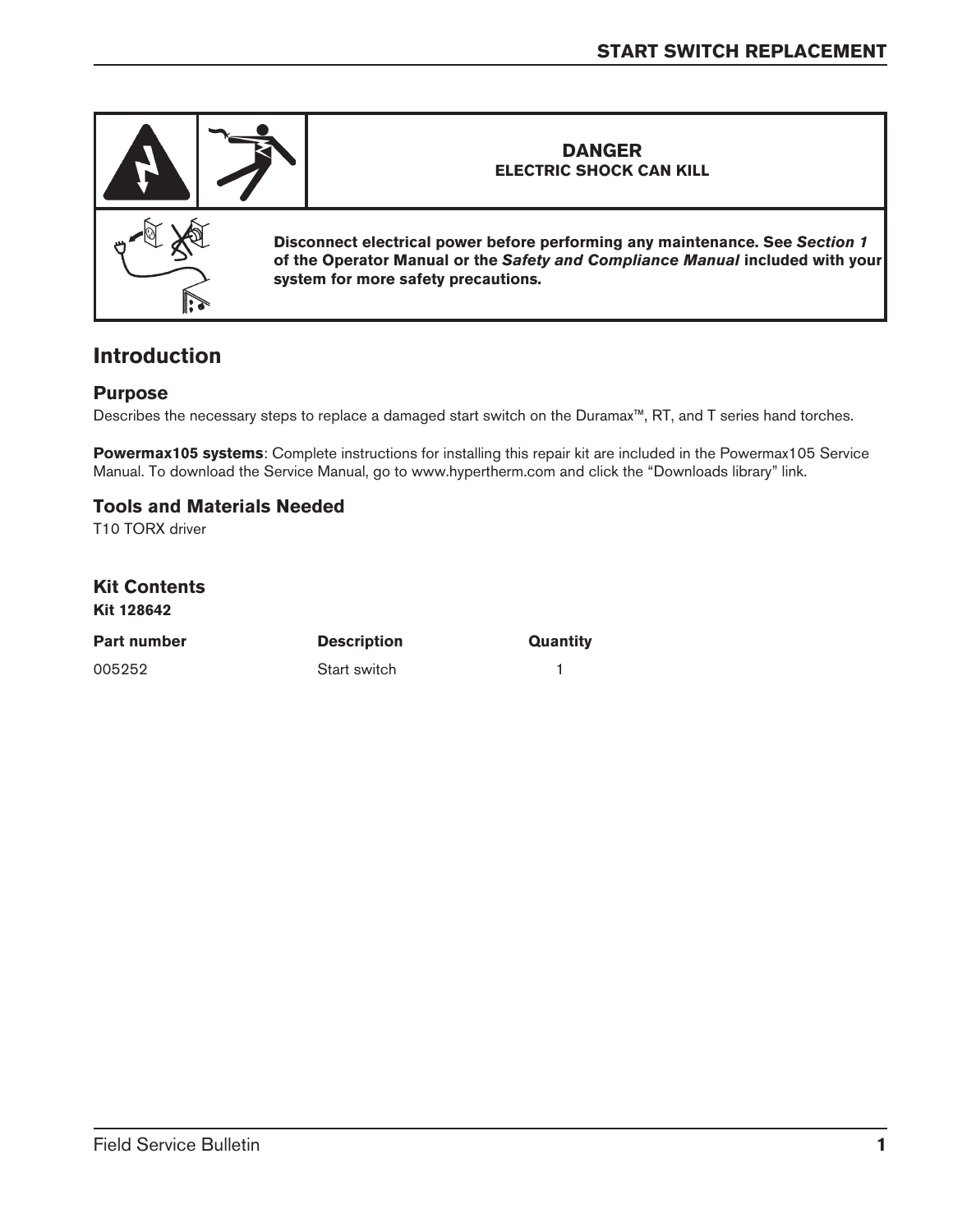## **Preparation**

- 1. Disconnect the power. If the system has a quick disconnect, remove the torch lead from the power supply.
- 2. Remove the consumables.



Note: Torches may vary slightly from the illustration.

## **Disassembly**

- 1. Remove the handle screws using a T10 TORX driver. Save the screws.
- 2. Remove the left handle.

Note: Remove the handle slowly so the spring is not lost – the spring is under tension and can fly loose.

- 3. Remove the trigger and spring, being careful to prevent the spring from flying loose.
- 4. Remove the start switch from the handle.
- 5. Unplug the start switch connector.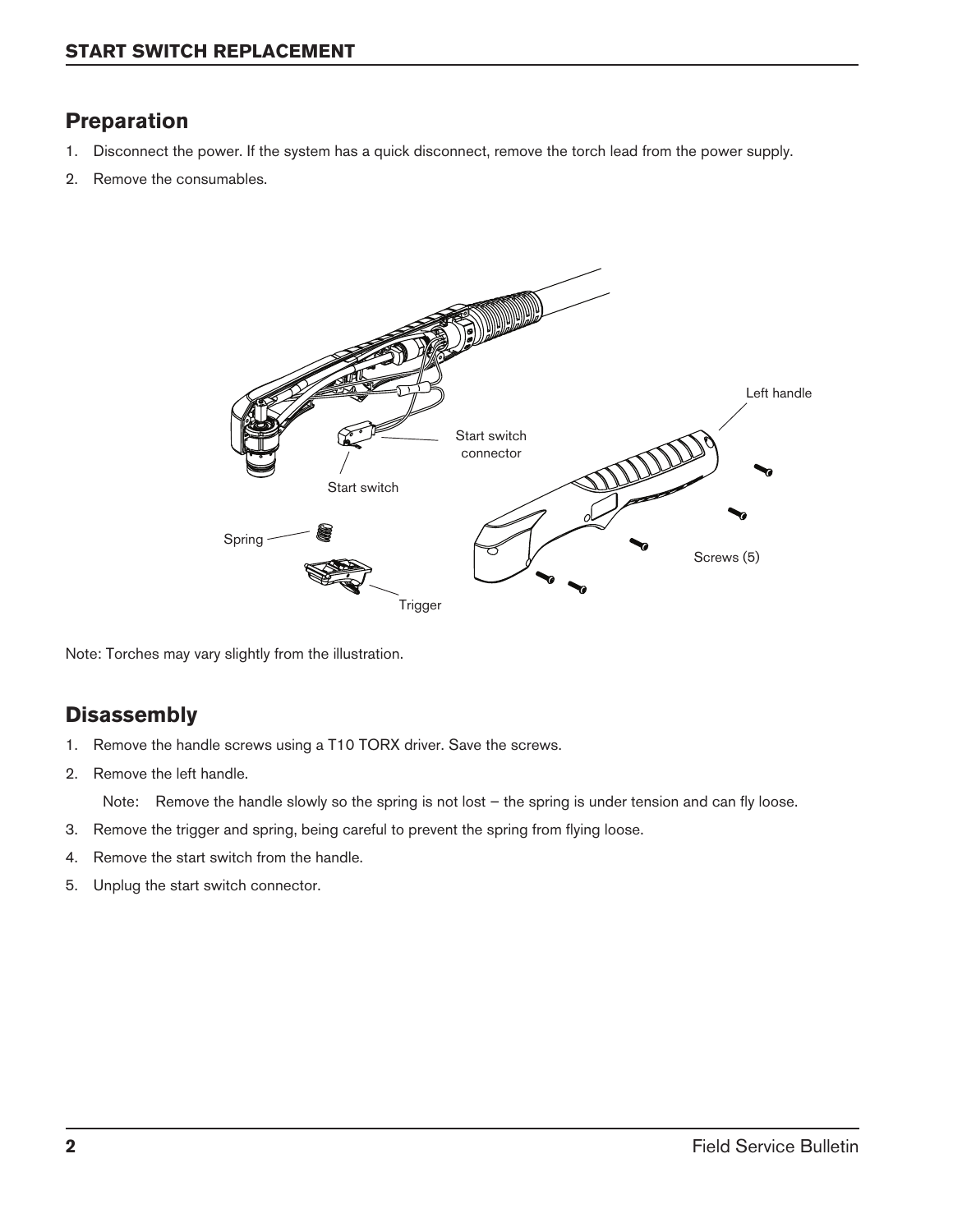

**RT80, RT60**



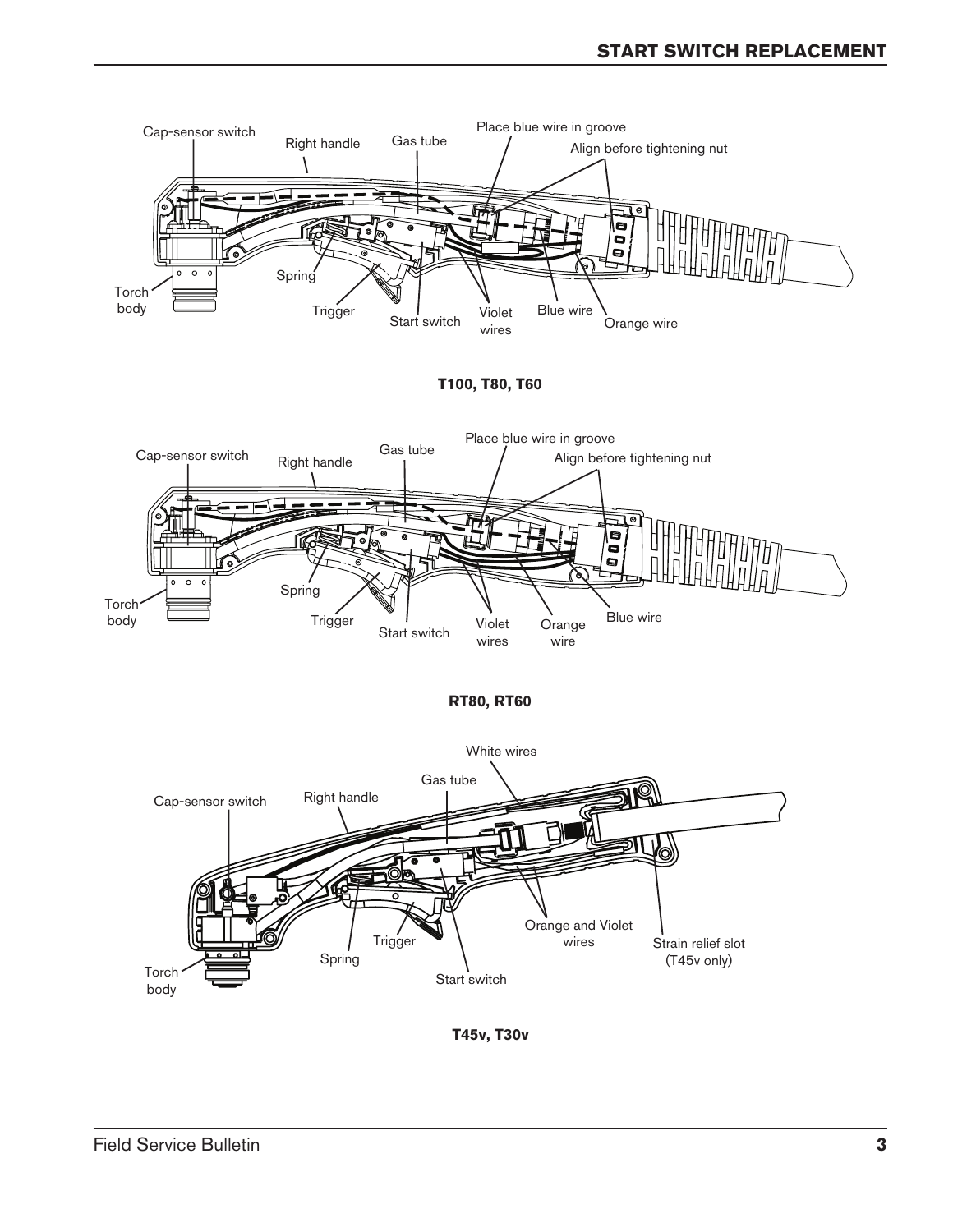#### **Start switch replacement**



**Duramax 15° hand torch/HRTs**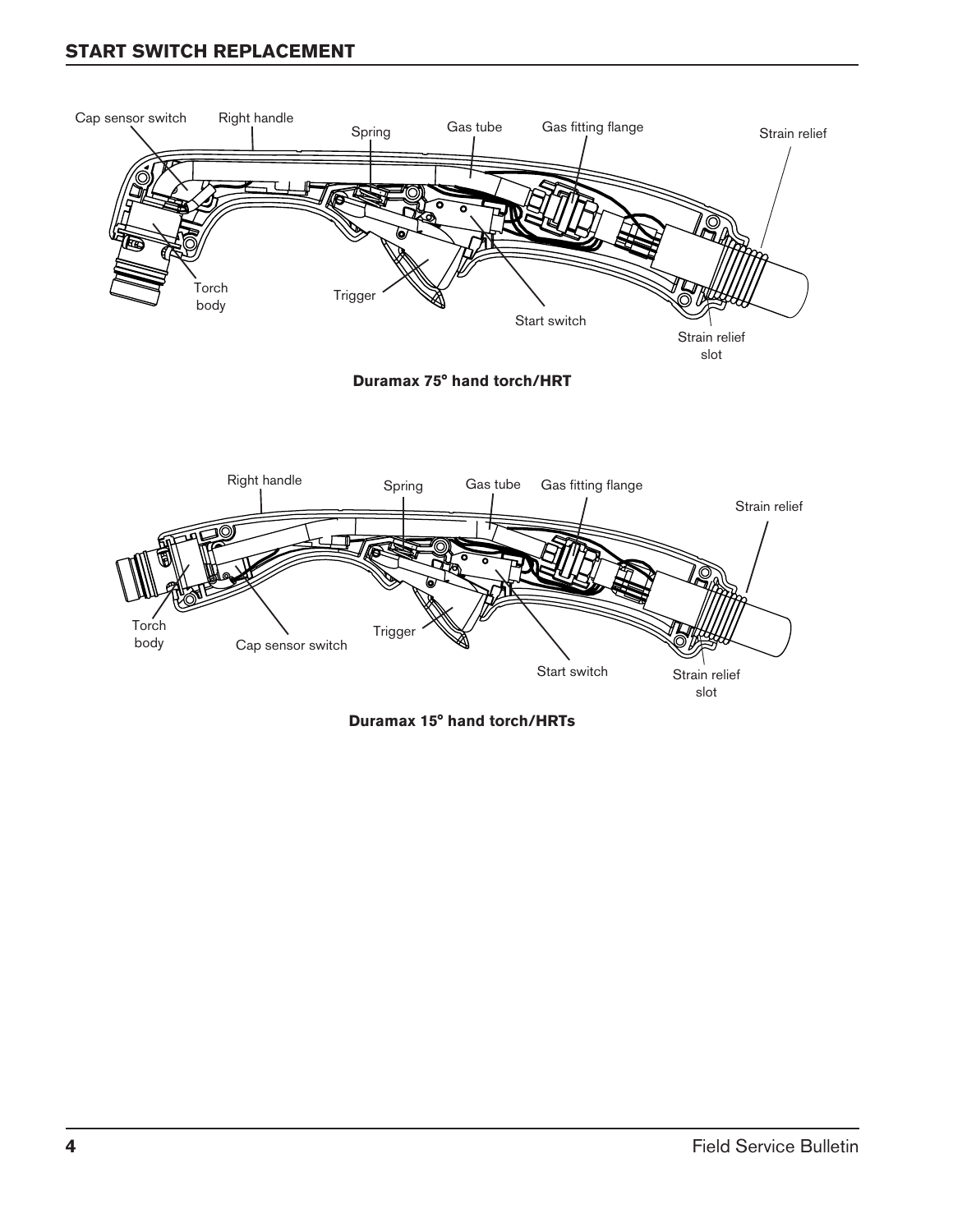## **Installation**

- 1. Plug the connector into the new start switch and place the switch in the right handle.
	- Note: If the right handle was removed during disassembly, refer to the figures on the previous pages and place the torch body in the right handle while routing the wires under the gas tube of the torch body.
- 2. Place the trigger and spring into the handle as shown, being careful to prevent the spring from flying loose.

Note: For T45v torch and Duramax series torches, make sure the strain relief sits securely in the slot near the end of the handle.

- 3. Verify that the wires will not be pinched and attach the left handle, by tightening the five handle screws to 14.98 kg cm (13 in-lbs) using a T10 TORX.
- 4. If you removed the torch, connect the torch lead to the power supply and connect the power. See the *Power Supply Setup* section of the Operator Manual for instructions if necessary.
- 5. Verify that the cap sensor switch works properly.

**Warning:** Isolate the torch and make sure not to activate the trigger during the following steps.

- a. Turn ON the power supply.
- b. The torch cap LEDs should illuminate (on some systems, the fault LED may also illuminate).
- c. Turn OFF the power supply.
- d. Install the consumables.
- e. Tighten the five handle screws to 14.98 kg cm (13 in-lbs) using a T10 TORX screwdriver or a flat-blade screwdriver.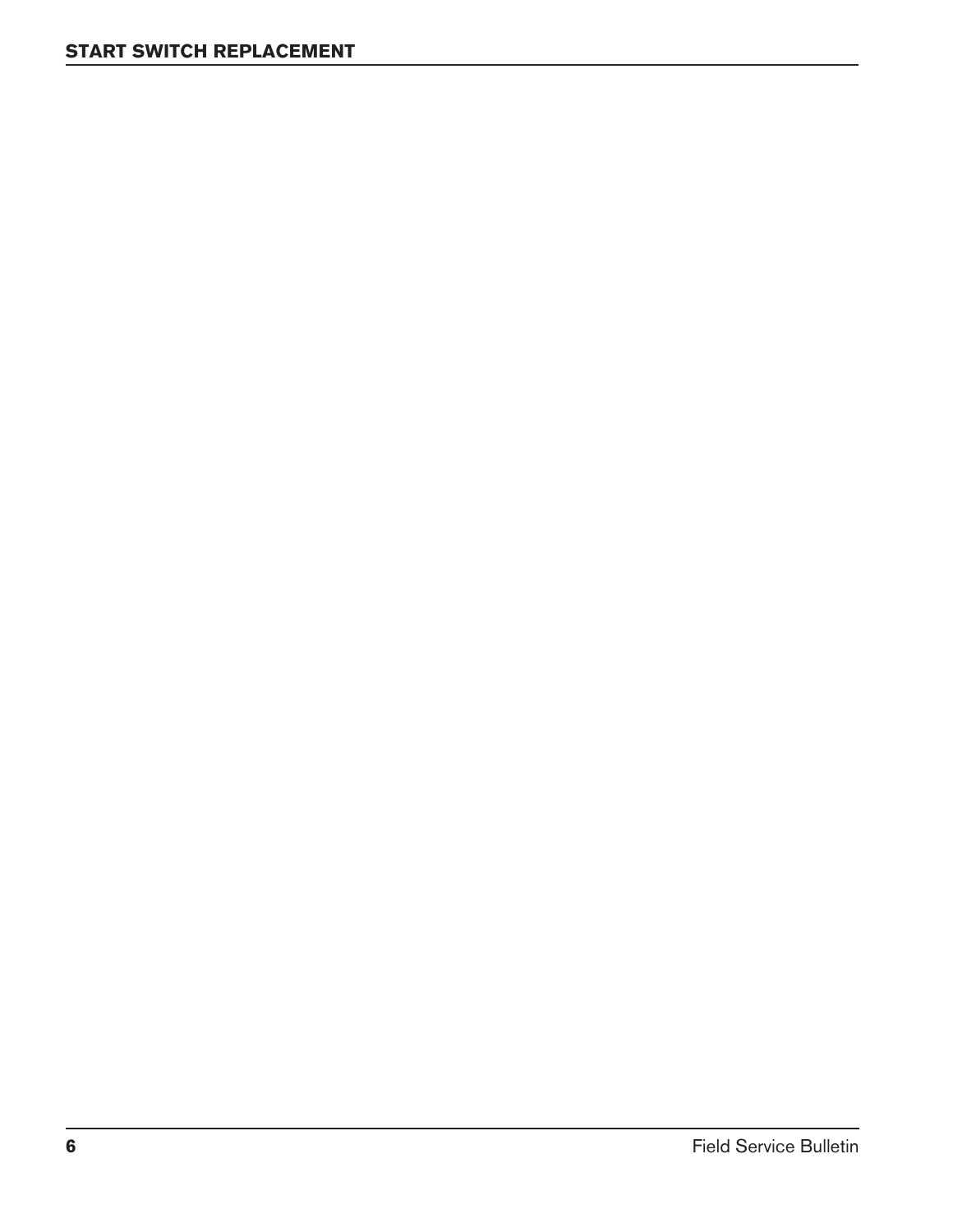

# **Introduction**

#### **Objet**

Ce document décrit les étapes nécessaires au remplacement d'un interrupteur de démarrage endommagé sur les torches manuelles de séries Duramax™, RT et T.

**Systèmes Powermax105 :** Les instructions complètes pour l'installation de ce kit de réparation sont incluses dans le Manuel de service du Powermax105. Pour télécharger le Manuel de service, se rendre sur www.hypertherm.com et cliquer sur le lien « Bibliothèque des téléchargements ».

### **Outils et matériel requis**

Tournevis TORX T10

**Contenu du kit**

| Kit 128642          |                           |          |
|---------------------|---------------------------|----------|
| Numéro de référence | <b>Description</b>        | Quantité |
| 005252              | Interrupteur de démarrage |          |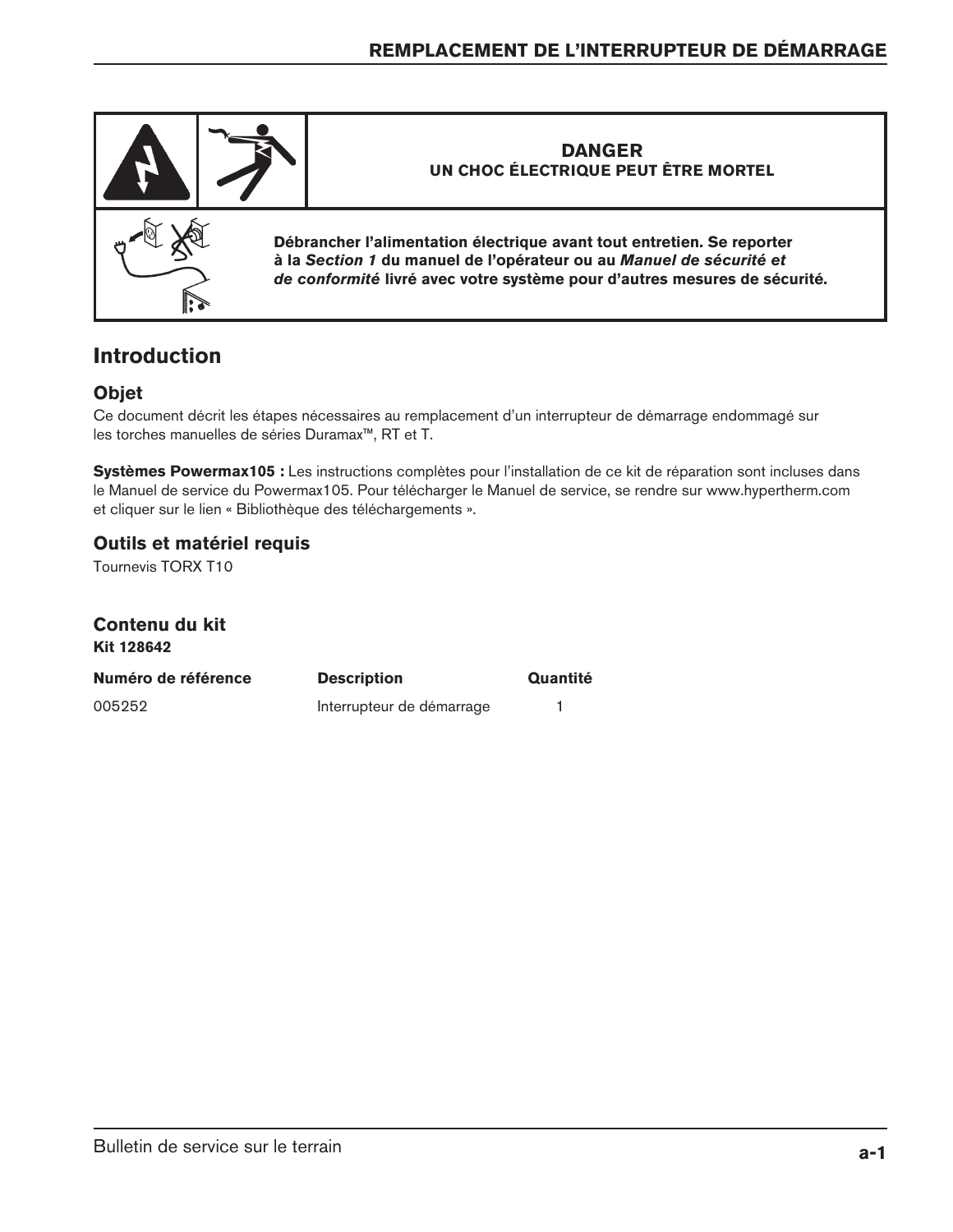# **Préparation**

- 1. Débrancher l'alimentation. Si le système dispose d'un raccord rapide, débrancher le faisceau de torche de la source de courant.
- 2. Déposer les consommables.



Note : Les torches peuvent être légèrement différentes de celle illustrée.

## **Démontage**

- 1. Retirer les vis de la poignée avec le tournevis TORX T10. Conserver les vis.
- 2. Déposer le côté gauche de la poignée.
	- Note : Retirer la poignée lentement afin de ne pas perdre le ressort. Ce dernier est tendu et risque de se détendre brusquement.
- 3. Déposer la gâchette et le ressort en prenant garde d'empêcher le ressort de se détendre brusquement.
- 4. Retirer l'interrupteur de démarrage de la poignée.
- 5. Débrancher le connecteur de l'interrupteur de démarrage.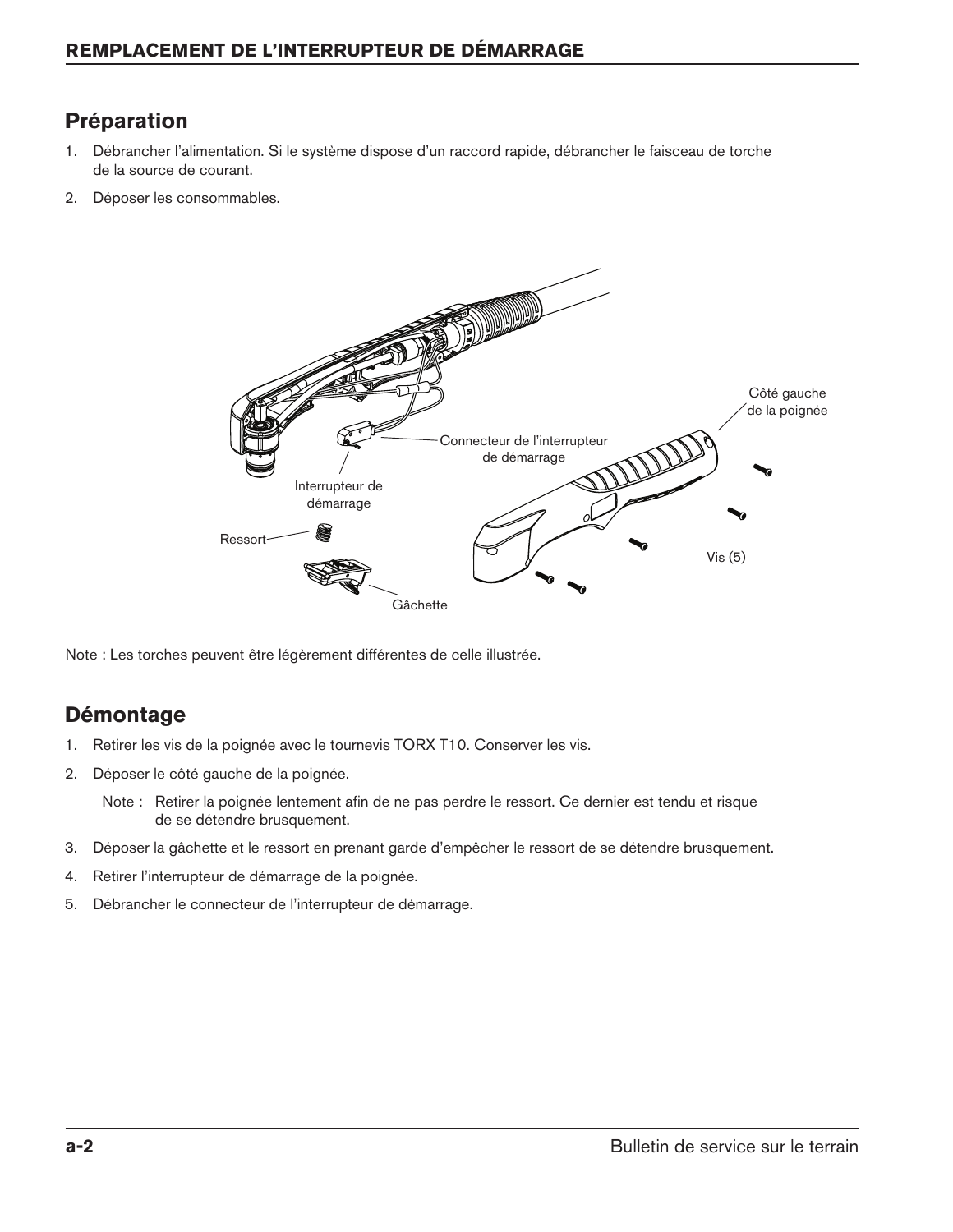#### **Remplacement de l'interrupteur DE DÉMARRAGE**

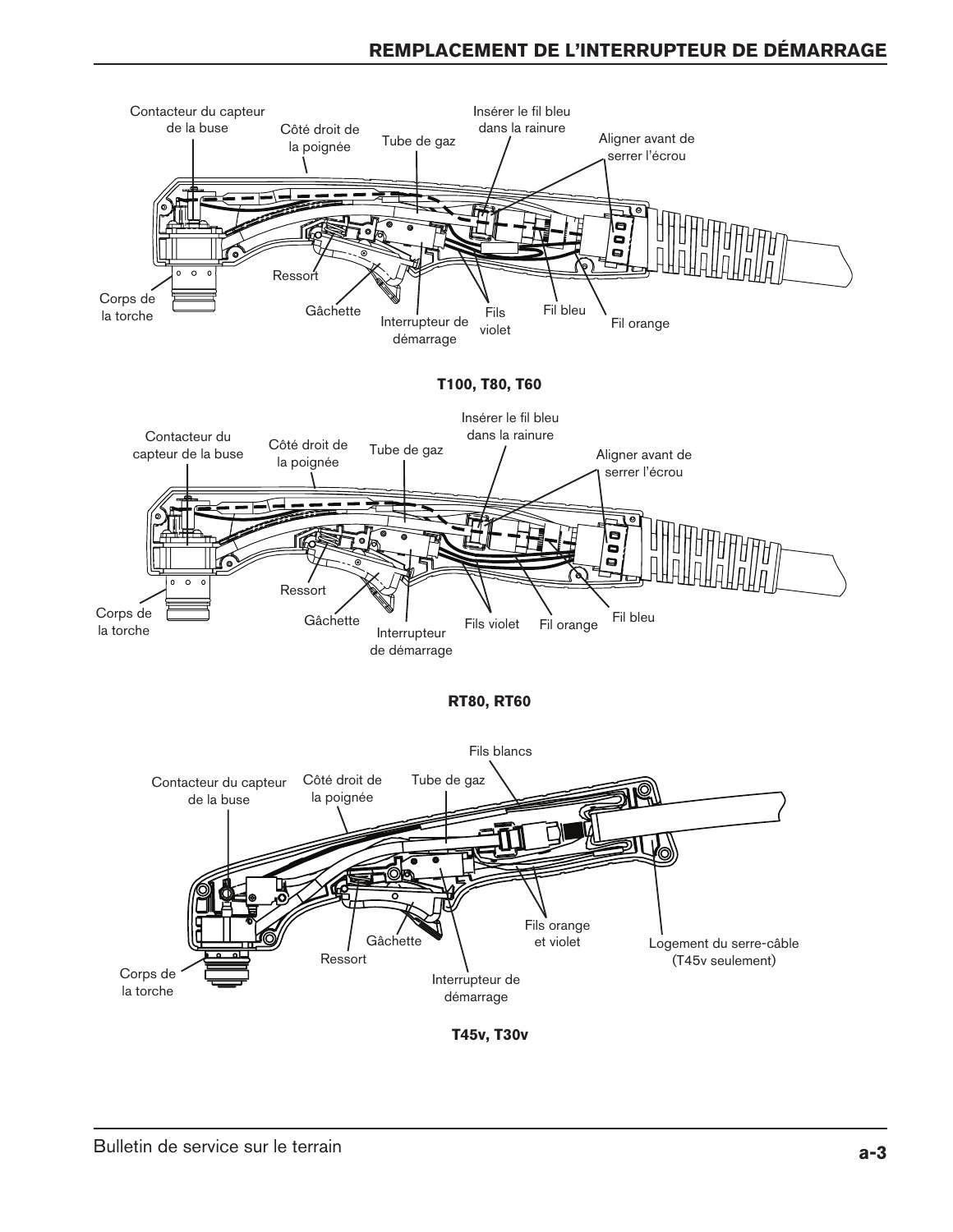#### **remplacement de l'interrupteur DE DÉMARRAGE**



**Torche manuelle Duramax 15°/HRTs**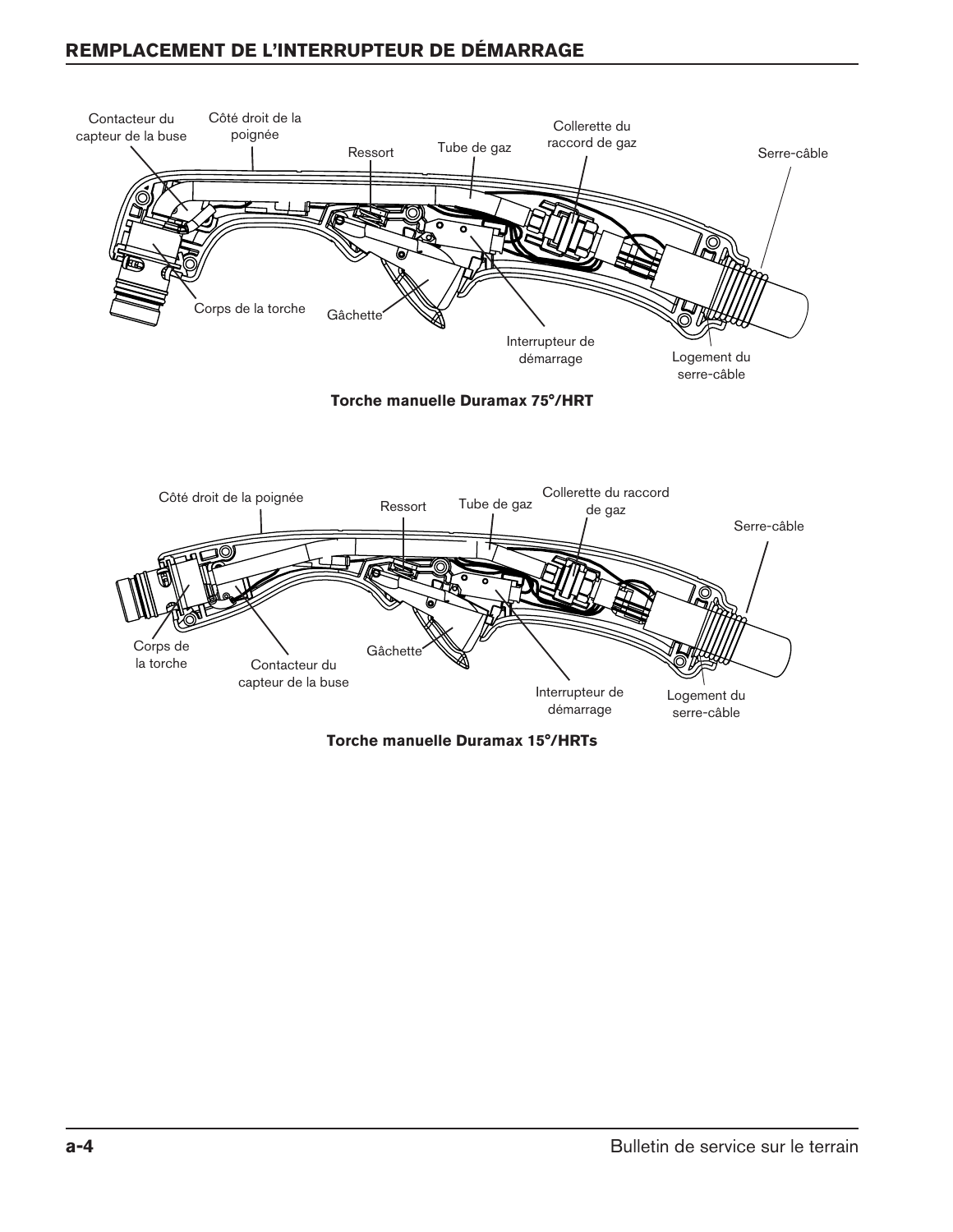# **Installation**

- 1. Brancher le connecteur dans l'interrupteur de démarrage neuf et placer l'interrupteur dans le côté droit de la poignée.
	- Note : Si le côté droit de la poignée a été retiré au cours du démontage, se reporter aux figures des pages précédentes et replacer le corps de la torche dans le côté droit de la poignée tout en acheminant les fils sous le tube de gaz du corps de la torche.
- 2. Insérer la gâchette et le ressort dans la poignée comme illustré en prenant garde d'empêcher le ressort se détendre brusquement.

- 3. S'assurer que les câbles ne sont pas coincés et fixer la poignée de gauche, en serrant les cinq vis de la poignée à un couple de 14,98 kg cm à l'aide d'un tournevis TORX T10.
- 4. Si la torche a été déposée, connecter le faisceau de torche à la source de courant et brancher l'alimentation. Se reporter à la section *Configuration de la source de courant* du manuel de l'opérateur pour connaître les directives le cas échéant.
- 5. Vérifier le bon fonctionnement du contacteur du capteur de la buse.

**Avertissement :** Isoler la torche et s'assurer de ne pas actionner la gâchette au cours des prochaines étapes.

- a. Mettre la source de courant sous tension (ON).
- b. Les DEL de la buse de la torche devraient s'illuminer (pour certains systèmes, la DEL de défaillance pourrait aussi s'illuminer).
- c. Mettre la source de courant hors tension (OFF).
- d. Installer les consommables.

Note : Pour la torche T45v et les torches de la série Duramax, s'assurer que le serre-câble soit solidement inséré dans son logement près de l'extrémité de la poignée.